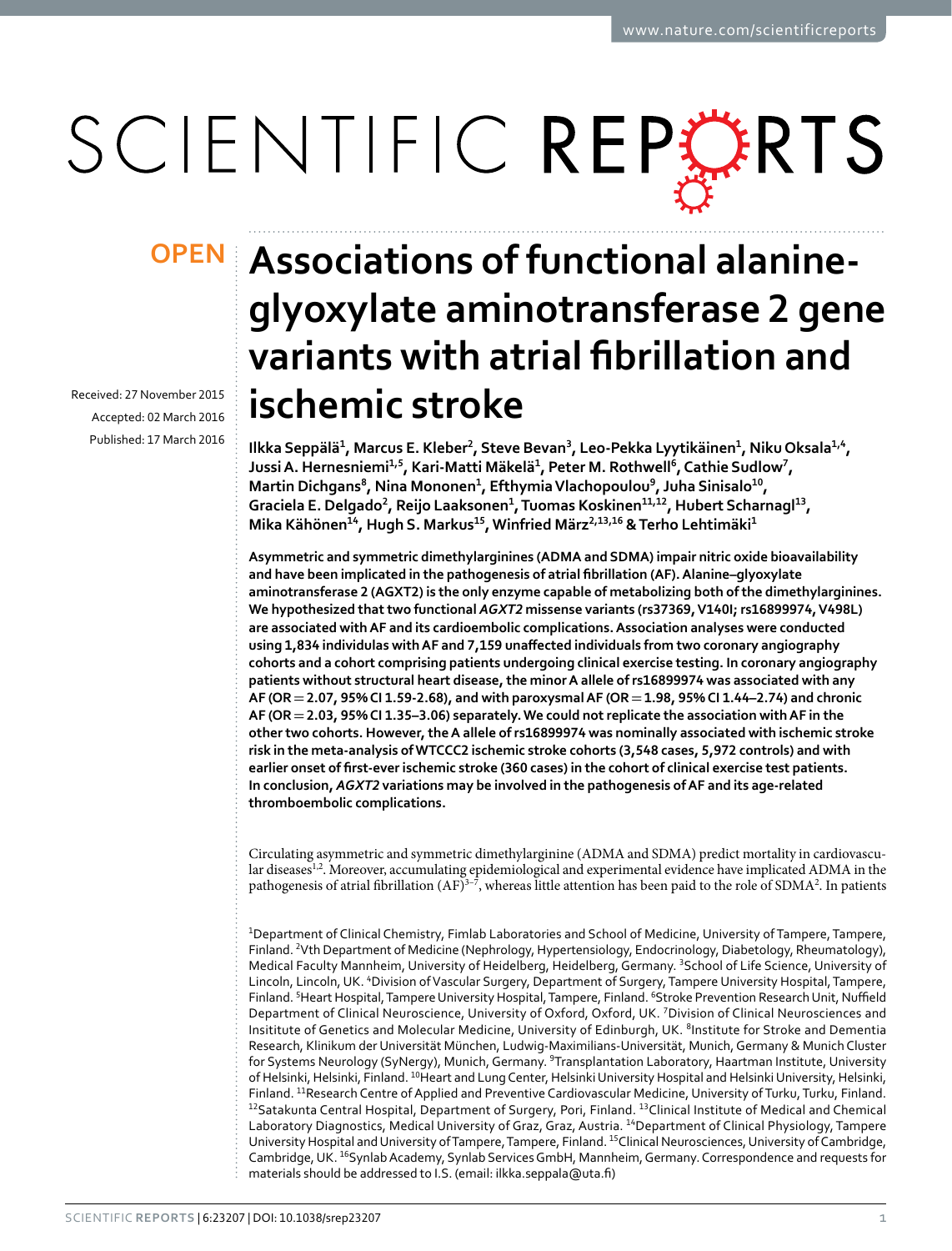|                                |                      | Any AF                        |                                              | Paroxysmal AF |                                                                                                                                                                                                                                                                                                                                                                                                                                                                                                  |                                              | Chronic AF |                          |                                               |            |
|--------------------------------|----------------------|-------------------------------|----------------------------------------------|---------------|--------------------------------------------------------------------------------------------------------------------------------------------------------------------------------------------------------------------------------------------------------------------------------------------------------------------------------------------------------------------------------------------------------------------------------------------------------------------------------------------------|----------------------------------------------|------------|--------------------------|-----------------------------------------------|------------|
|                                |                      |                               | P-value                                      | Cases         |                                                                                                                                                                                                                                                                                                                                                                                                                                                                                                  | P-value                                      | Cases      |                          | P-value                                       | Cases      |
|                                | AGXT2 rs37369 (T)    | 1.16<br>℃<br>1.24             | 0.29<br>0.14                                 | 381<br>372    | 1.12<br>$\frac{1}{4.19}$                                                                                                                                                                                                                                                                                                                                                                                                                                                                         | 0.57<br>0.38                                 | 175<br>170 | $\frac{1}{1}$ 1.08       | 0.69<br>0.59                                  | 173<br>169 |
| All<br>patients                | AGXT2 rs16899974 (A) | 1.38<br>°<br>1.40             | $5.9 \times 10^{-4}$<br>$6.6 \times 10^{-4}$ | 381<br>372    | 1.59<br>$\frac{1}{1.64}$                                                                                                                                                                                                                                                                                                                                                                                                                                                                         | $3.4 \times 10^{-4}$<br>$1.8 \times 10^{-4}$ | 175<br>170 | 1.13<br>7.10             | 0.4<br>0.53                                   | 173<br>169 |
|                                | 4q25 rs6817105 (C)   | 1.84<br>$\frac{1}{1.84}$      | $3.8 \times 10^{-9}$<br>$1.3 \times 10^{-8}$ | 381<br>372    | 1.57<br>ੂ⊏<br>1.55                                                                                                                                                                                                                                                                                                                                                                                                                                                                               | 0.0024<br>0.0034                             | 175<br>170 | 2.38<br>$\frac{1}{2.43}$ | $5.5 \times 10^{-10}$<br>$1.4 \times 10^{-9}$ | 173<br>169 |
| Patients                       | AGXT2 rs37369 (T)    | 1.58<br>$\Rightarrow$<br>1.79 | 0.01<br>0.0015                               | 188<br>184    | 1.41<br>1.58                                                                                                                                                                                                                                                                                                                                                                                                                                                                                     | 0.15<br>0.058                                | 110<br>107 | 1.73<br>1.98             | 0.043<br>0.015                                | 71<br>70   |
| without<br>structural<br>heart | AGXT2 rs16899974 (A) | 1.92<br>$\frac{1}{2.07}$      | $3 \times 10^{-7}$<br>$3.9 \times 10^{-8}$   | 188<br>184    | 1.87<br>$\begin{array}{c}\n\hline\n\end{array}\n\qquad\n\begin{array}{c}\n\hline\n\end{array}\n\qquad\n\begin{array}{c}\n\hline\n\end{array}\n\qquad\n\begin{array}{c}\n\hline\n\end{array}\n\qquad\n\begin{array}{c}\n\hline\n\end{array}\n\qquad\n\begin{array}{c}\n\hline\n\end{array}\n\qquad\n\begin{array}{c}\n\hline\n\end{array}\n\qquad\n\begin{array}{c}\n\hline\n\end{array}\n\qquad\n\begin{array}{c}\n\hline\n\end{array}\n\qquad\n\begin{array}{c}\n\hline\n\end{array}\n\qquad\n$ | $9.3 \times 10^{-5}$<br>$3 \times 10^{-5}$   | 110<br>107 | 1.82<br>2.03             | 0.0031<br>$7 \times 10^{-4}$                  | 71<br>70   |
| disease                        | 4q25 rs6817105 (C)   | 1.96<br>$\frac{1}{1.89}$      | $1.2 \times 10^{-6}$<br>$7.5 \times 10^{-6}$ | 188<br>184    | 1.68<br>1.69                                                                                                                                                                                                                                                                                                                                                                                                                                                                                     | 0.004<br>0.0041                              | 110<br>107 | 2.77<br>2.58             | $1 \times 10^{-6}$<br>$1.2 \times 10^{-5}$    | 71<br>70   |
|                                |                      | $\overline{2}$<br>3           |                                              |               | Odds Ratio (95% CI) per one minor allele                                                                                                                                                                                                                                                                                                                                                                                                                                                         |                                              |            | 3                        | -O-Model 1<br>$-$ Model 2                     |            |

<span id="page-1-0"></span>**Figure 1. Associations of the AGXT2 and 4q25 variants with prevalent AF and its subtypes in LURIC.**  ORs per one minor allele increase from logistic regression models assuming additive genetic effect are shown. Model 1: adjusted for age, sex and body mass index. Model 2: Model 1 further adjusted for arterial hypertension, diabetes, coronary artery disease (>50% stenosis), serum NT-proBNP and eGFR. Structural heart disease refers to cardiomyopathy or valvular heart disease.

with a history of AF, the induction of AF during catheter ablation resulted in significantly elevated ADMA levels in the atria and systemic circulation<sup>[7](#page-8-0)</sup>, whereas in another study electrical cardioversion of AF decreased ADMA levels to normal values within 24 hours after AF was terminated<sup>[6](#page-8-1)</sup>. Similarly, higher ADMA levels were associated with the recurrence of AF after electrical cardioversion or catheter ablation in patients with persistent A[F3](#page-7-2),[5.](#page-7-3) These data suggests that elevated ADMA levels are not only a consequence of AF but may also be involved in the development of AF by modifying the atrial substrates for AF. Indeed, although only ADMA directly inhibits nitric oxide synthase (NOS), both dimethylarginines can reduce the bioavailability of nitric oxide (NO) by sifting the NOS enzyme from the production of NO to superoxide anion<sup>8–10</sup>, and thus promote oxidative stress, endothelial dysfunction, and inflammation, all of which are associated with atrial remodelling and increased vulnerability to  $\rm{AF^{11-13}}.$ 

The primary pathway of ADMA deactivation is catalysed by the dimethylarginine dimethylaminohydrolase (DDAH) enzymes, whereas the renal clearance plays a major role in the elimination of SDMA from the systemic circulation. In contrast to DDAH, alanine–glyoxylate aminotransferase 2 (AGXT2), a nuclear-encoded mitochondrial protein, can metabolise not only ADMA but also SDMA in humans<sup>[14,](#page-8-4)15</sup>. In addition to a strong expression of AGXT2 in the kidney and liver, *AGXT2* mRNA expression was recently detected in several other human organs including the heart<sup>[16](#page-8-6)</sup>. As the activity of DDAH is reduced and the generation of ADMA increased via up-regulation of protein arginine methyltransferase 1 (PRMT1) in animal fibrillating atria<sup>[4](#page-7-4)</sup> also explaining the increased ADMA levels in human AF, it can be hypothesized that the alternative AGXT2-mediated elimination pathway of dimethylarginines could play an important role in the pathogenesis of AF.

We recently fine-mapped the *AGXT2* gene region on chromosome 5p13 for associations between single-nucleotide polymorphisms (SNP) and serum SDMA levels and identified two missense mutations in *AGXT2* (rs37369, p.V140I; rs16899974, p.V498L) to be strongly and independently associated with SDMA levels in a meta-analysis of two large cohorts of European descent<sup>[15](#page-8-5)</sup>. Experimental data indicates that rs37369 modifies the enzyme activit[y16,](#page-8-6)[17](#page-8-7) whereas an *in silico* analysis showed that the rs16899974 variant may modify the enzyme stability[17](#page-8-7). Therefore, we considered that the two functional *AGXT2* variants may serve as naturally occurring genetic models to study the role of AGXT2 in human AF and its thromboembolic complications, i.e. stroke and its subtypes. More specifically, we hypothesized that these functional variants are (1) associated with paroxysmal and/or chronic AF in patients referred for coronary angiography, (2) associated more strongly with circulating levels of ADMA and SDMA in patients with AF compared to patients in sinus rhythm, and (3) associated with ischemic stroke and its subtypes. As a genetic control, we repeated some of the analyses with a known variant at 4q25 previously associated with AF.

### **Results**

**Associations of** *AGXT2* **and 4q25 control variants with atrial fibrillation and its subtypes in patients referred for coronary angiography (LURIC and Corogene).** The clinical characteristics of the study participants for all studies are shown in Supplementary Table 1. In LURIC, 381 (13.0%) patients had prevalent AF at baseline of which 175 (50.3%) and 173 (49.7%) were further classified as paroxysmal or chronic AF, respectively. Those with AF were older (mean age 66.4 versus 62.2 years, P< 0.0001) and had less likely coronary artery disease (56.8% versus 71.6%, P< 0.0001) than patients in sinus rhythm. The associations of *AGXT2* and 4q25 variants with AF and its subtypes are shown in [Fig. 1](#page-1-0). In the whole study population, rs16899974 showed a significant association with any AF ( $P = 6.6 \times 10^{-4}$ ) in a fully adjusted model. Moreover, when analysing paroxysmal and chronic AF cases separately, the association was especially marked with the paroxysmal subtype (P =  $1.8 \times 10^{-4}$ ), whereas there was no association with chronic AF (P = 0.53). We found strong evidence that a history of valvular heart disease attenuated the effect of rs16899974 and rs37369 on AF (p for interaction of 4.3× 10<sup>−</sup><sup>4</sup> and 0.015, respectively, [Table 1\)](#page-2-0). Nominally significant interaction was also observed between rs16899974 and prevalent cardiomyopathy on AF ( $P = 0.043$ ). When excluding the patients with structural heart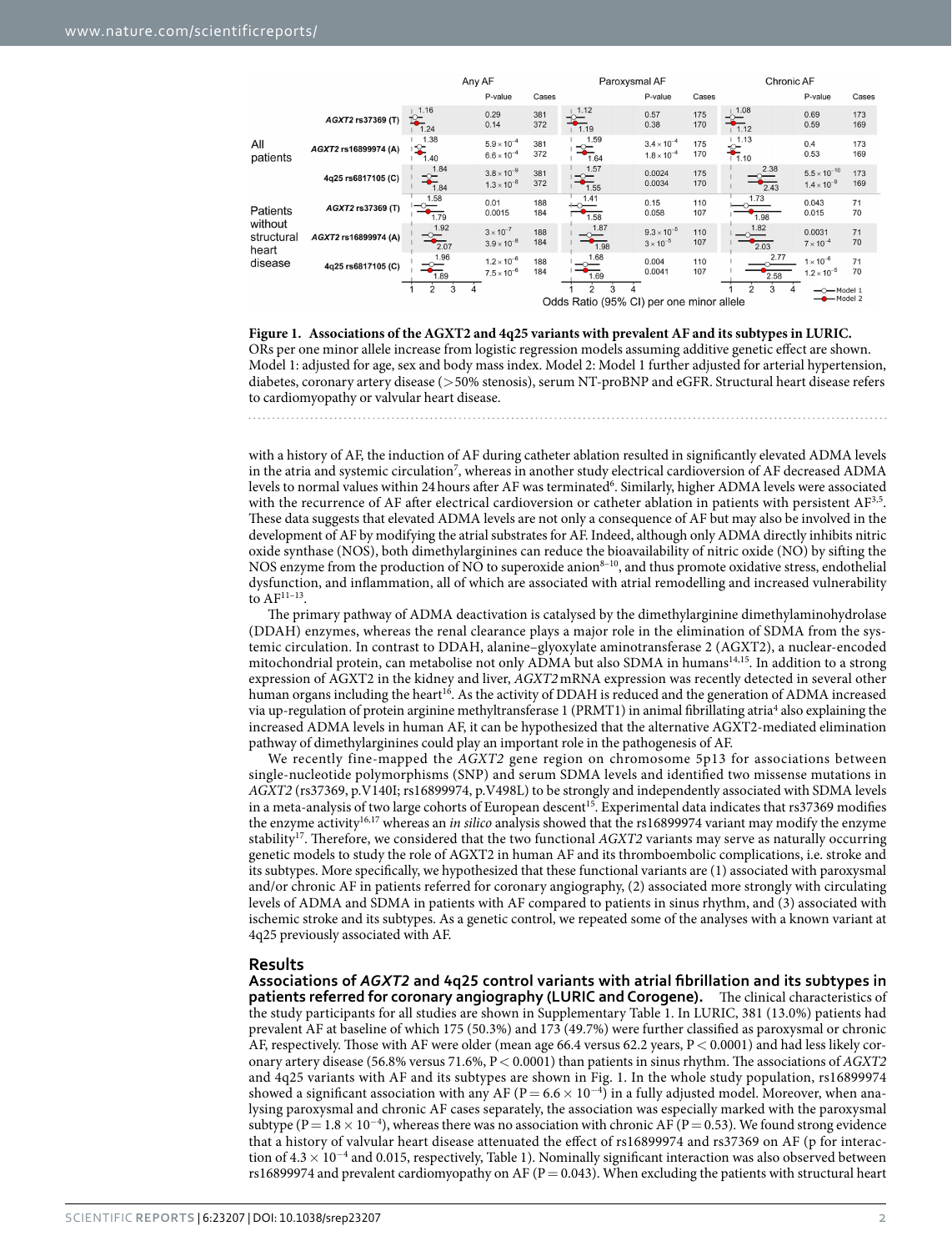<span id="page-2-0"></span>

|                        | <b>Risk factor</b> |                   | AGXT2 rs37369 (T) |                     |       | AGXT2 rs16899974 (A) |                 |         | 4q25 rs6817105 (C) |                     |       |
|------------------------|--------------------|-------------------|-------------------|---------------------|-------|----------------------|-----------------|---------|--------------------|---------------------|-------|
| <b>AF</b> risk factor  | cases/controls     | AF cases/controls | $OR_{int}$        | $(95\% \text{ CI})$ | p     | $OR_{int}$           | $(95\% CI)$     | p       | $OR_{int}$         | $(95\% \text{ CI})$ | p     |
| Arterial hypertension  | 1,721/1,202        | 381/2,542         | 0.99              | $(0.56 - 1.74)$     | 0.98  | 0.88                 | $(0.60 - 1.28)$ | 0.49    | 0.68               | $(0.46 - 1.02)$     | 0.065 |
| <b>Diabetes</b>        | 1,181/1,742        | 381/2,542         | 0.81              | $(0.46 - 1.40)$     | 0.45  | 0.82                 | $(0.56 - 1.19)$ | 0.30    | 0.91               | $(0.61 - 1.36)$     | 0.65  |
| Valvular heart disease | 518/2,405          | 381/2,542         | 0.45              | $(0.23 - 0.86)$     | 0.015 | 0.46                 | $(0.30 - 0.71)$ | 0.00043 | 1.00               | $(0.63 - 1.59)$     | 0.99  |
| Aortic stenosis        | 146/2,405          | 272/2,279         | 0.45              | $(0.09 - 2.19)$     | 0.32  | 0.46                 | $(0.18 - 1.15)$ | 0.096   | 1.46               | $(0.57 - 3.73)$     | 0.43  |
| Aortic insufficiency   | 80/2,403           | 269/2,214         | 0.18              | $(0.02 - 1.58)$     | 0.12  | 0.38                 | $(0.14 - 1.05)$ | 0.063   | 1.37               | $(0.47 - 4.03)$     | 0.57  |
| Mitral stenosis        | 16/2,405           | 260/2,161         | 0.10              | $(0.01 - 1.18)$     | 0.068 | 0.19                 | $(0.02 - 1.59)$ | 0.13    | 0.44               | $(0.08 - 2.35)$     | 0.34  |
| Mitral insufficiency   | 225/2,394          | 315/2,304         | 0.36              | $(0.15 - 0.88)$     | 0.025 | 0.48                 | $(0.27 - 0.85)$ | 0.012   | 0.88               | $(0.47 - 1.63)$     | 0.68  |
| Other                  | 34/2,403           | 262/2,175         | 2.66              | $(0.42 - 16.9)$     | 0.30  | 0.83                 | $(0.25 - 2.76)$ | 0.76    | 0.39               | $(0.07 - 2.01)$     | 0.26  |
| Cardiomyopathy         | 307/2,616          | 381/2,542         | 0.79              | $(0.37 - 1.68)$     | 0.54  | 0.61                 | $(0.38 - 0.99)$ | 0.043   | 1.31               | $(0.75 - 2.27)$     | 0.34  |
| Ischemic               | 134/2,612          | 326/2,420         | 0.62              | $(0.21 - 1.81)$     | 0.38  | 0.58                 | $(0.29 - 1.16)$ | 0.12    | 1.10               | $(0.52 - 2.34)$     | 0.79  |
| Dilated                | 147/2,614          | 335/2,426         | 0.76              | $(0.25 - 2.26)$     | 0.62  | 0.46                 | $(0.24 - 0.90)$ | 0.024   | 1.34               | $(0.62 - 2.91)$     | 0.46  |
| Restricted             | 24/2,616           | 296/2,344         | 1.76              | $(0.10 - 32.5)$     | 0.70  | 2.52                 | $(0.46 - 13.8)$ | 0.29    | 0.67               | $(0.08 - 5.73)$     | 0.71  |
| Myocardial infarction  | 1,217/1,706        | 381/2,542         | 1.43              | $(0.81 - 2.51)$     | 0.21  | 1.22                 | $(0.82 - 1.80)$ | 0.33    | 0.85               | $(0.55 - 1.30)$     | 0.46  |
| CVD event (stroke/TIA) | 264/2,659          | 381/2,542         | 1.27              | $(0.58 - 2.78)$     | 0.55  | 1.53                 | $(0.86 - 2.74)$ | 0.15    | 1.18               | $(0.64 - 2.18)$     | 0.59  |

**Table 1. Effect modification of** *AGXT2* **and 4q25 variants on atrial fibrillation in LURIC.** Statistics: Results are from logistic regression analyses adjusted for age, sex and BMI. Interaction effects on a multiplicative scale (OR<sub>int</sub>) per one minor allele increase assuming additive genetic model are shown. OR<sub>int</sub> = 1 means no interaction on a multiplicative scale. Notes: In the subgroup analyses of valve disease and cardiomyopathy, controls did not have any valvular disease or cardiomyopathy, respectively. Abbreviations: CVD, cerebrovascular disease; TIA, transient ischemic attack.

disease from the analysis, a highly significant association for *AGXT2* rs16899974 was observed with any AF  $(P = 3.9 \times 10^{-8})$ , and with paroxysmal AF  $(P = 3.0 \times 10^{-5})$  and chronic AF  $(P = 7.0 \times 10^{-4})$  separately. In contrast to the *AGXT2* SNPs, the 4q25 variant showed a stronger association with chronic AF than paroxysmal AF in both the whole study population and when excluding the patients with structural heart disease ([Fig. 1](#page-1-0)). When conducting a genome-wide scan using the fully adjusted model in patients without structural heart disease, no additional genome-wide significant associations were identified apart from the signal at the *AGXT2* locus (data not shown).

We sought to replicate the associations of the *AGXT2* variants with AF and its subtypes in an independent cohort. In contrast to LURIC, all subjects in the Corogene study with genotype data available had an acute coronary syndrome (Supplementary Table 1). Of the 2,208 patients included in the analysis, 265 (12.0%) had prevalent AF of which 141 (6.4%) and 107 (4.8%) had paroxysmal and chronic AF, respectively. No associations were observed between *AGXT2* variants and AF or its subtypes in Corogene (all P > 0.05, Supplementary Table 2). However, in accordance with the associations seen in LURIC, the 4q25 variant showed significant associations with any AF (OR = 1.50, 95% CI 1.18–1.91, P = 0.001) and chronic AF (OR = 1.84, 95% CI 1.29–2.61, P = 0.001) but not with paroxysmal AF (OR = 1.25, 95% CI 0.89-1.74, P = 0.20).

**Associations with incident clinical AF and age at AF onset (FINCAVAS).** Of the 3,862 FINCAVAS patients undergoing clinical exercise test between 2001 and 2008, 1,188 (30.8%) had their first AF event diagnosed between 1987 and 2015. The mean (SD) age at the diagnosis was 60.5 (13.3) and 64.6 (13.7) years for men and women, respectively (Supplementary Figure 1). The AF-free survival curves stratified by the rs16899974 genotypes for all patients and AF cases only are displayed in [Fig. 2A,B,](#page-3-0) and for the *AGXT2* rs37369 and 4q25 variants in Supplementary Figures 2 and 3. No associations were seen between the rs16899974 genotypes and incident AF either in the whole study population or in the case-only-analysis (both  $P > 0.05$ ). As seen in [Fig. 2A,B,](#page-3-0) the survival curves of the three genotype groups start to separate only after around age 75, suggesting that other factors are responsible for clinical AF events in younger patients. In a multivariable analysis, rs16899974 was associated with incident AF and age at AF diagnosis in patients aged ≥75 years at the end of the follow-up, but not in patients aged <75 years at censoring of data [\(Table 2,](#page-3-1) Supplementary Table 3). The 4q25 variant showed a strong association in the whole study population; however, rs16899974 appears to be more strongly associated with incident AF in patients aged  $\geq$  75 years.

**Associations with history of ischemic stroke and its subtypes (WTCCC2).** We examined whether the two functional *AGXT2* variants are associated with ischemic stroke and its subtypes in the meta-analysis of WTCCC2 ischemic stroke cohorts. As shown in Supplementary Table 4, there was no significant association of rs37369 with all-cause ischemic stroke (IS) whereas rs16899974 showed statistically significant associations with all-cause IS and large-artery atherosclerosis (LAA) stroke subtype with per A allele ORs of 1.04 (95% CI 1.00– 1.08, P= 0.032) and 1.10 (95% CI 1.01–1.19, P= 0.021), respectively. Moreover, rs16899974 showed a borderline significant association in the same direction for cardioembolic (CE) stroke with an OR of 1.08 (95% CI 1.00–1.16,  $P = 0.057$ ). The SNPs were not associated with small-vessel disease (SVD) stroke subtype.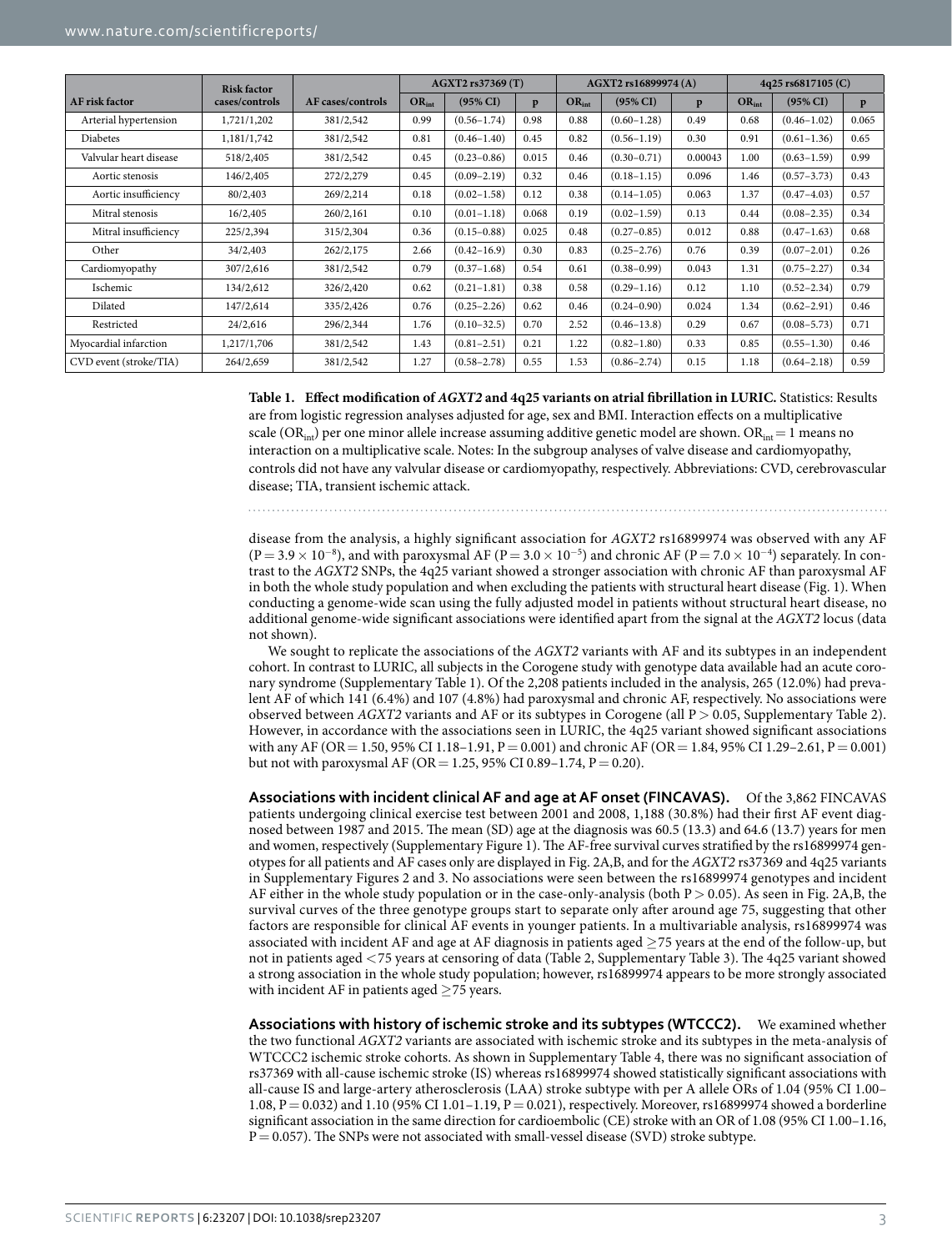

<span id="page-3-0"></span>**Figure 2. Kaplan-Meier event-free survival for patients participating the FINCAVAS study.** Survival curves are shown as a function of the *AGXT2* rs16899974 genotype groups for incident AF (**A**) and ischemic stroke (**C**) and for cases of incident AF (**B**) and ischemic stroke (**D**) only (age of onset analysis).

<span id="page-3-1"></span>

| Locus               | <b>SNP</b> | cases/N    | <b>HR</b>            | $(95\% \text{ CI})$ | $\mathbf{P}$          |  |  |  |  |
|---------------------|------------|------------|----------------------|---------------------|-----------------------|--|--|--|--|
| All                 |            |            |                      |                     |                       |  |  |  |  |
| AGXT2               | rs37369    | 972/3,122  | 1.02                 | (0.87, 1.19)        | 0.83                  |  |  |  |  |
| AGXT2               | rs16899974 | 1188/3,862 | 1.05                 | (0.96, 1.16)        | 0.28                  |  |  |  |  |
| 4q25                | rs6817105  | 972/3,122  | (1.36, 1.69)<br>1.51 |                     | $9.7 \times 10^{-14}$ |  |  |  |  |
| $Age < 75$ years    |            |            |                      |                     |                       |  |  |  |  |
| AGXT2               | rs37369    | 802/2,562  | 0.95                 | (0.80, 1.12)        | 0.54                  |  |  |  |  |
| AGXT2               | rs16899974 | 991/3,210  | 0.95                 | (0.85, 1.05)        | 0.32                  |  |  |  |  |
| 4q25                | rs6817105  | 808/2,587  | 1.55                 | (1.37, 1.74)        | $6.1 \times 10^{-13}$ |  |  |  |  |
| Age $\geq$ 75 years |            |            |                      |                     |                       |  |  |  |  |
| AGXT2               | rs37369    | 170/560    | 1.07                 | (0.71, 1.61)        | 0.75                  |  |  |  |  |
| AGXT2               | rs16899974 | 197/662    | 1.38                 | (1.10, 1.74)        | 0.0063                |  |  |  |  |
| 4q25                | rs6817105  | 170/560    | 1.26                 | (0.95, 1.67)        | 0.11                  |  |  |  |  |

**Table 2. Associations of** *AGXT2* **and 4q25 variants with incident clinical AF in FINCAVAS.** Statistics: HRs per one minor allele increase are from Cox regression models, assuming an additive genetic effect. The baseline hazard function of Cox models are stratified by sex. Notes: Age is used as the time scale in Cox models. Analyses are stratified based on the age at the end of the follow-up.

**Associations with incident ischemic stroke and age at first stroke diagnosis (FINCAVAS).** Of the 3,862 FINCAVAS patients undergoing clinical exercise test between 2001 and 2008, 360 (9.3%) had their first ischemic stroke diagnosed between 1987 and 2015. The mean (SD) age at the diagnosis was 65.9 (10.7) and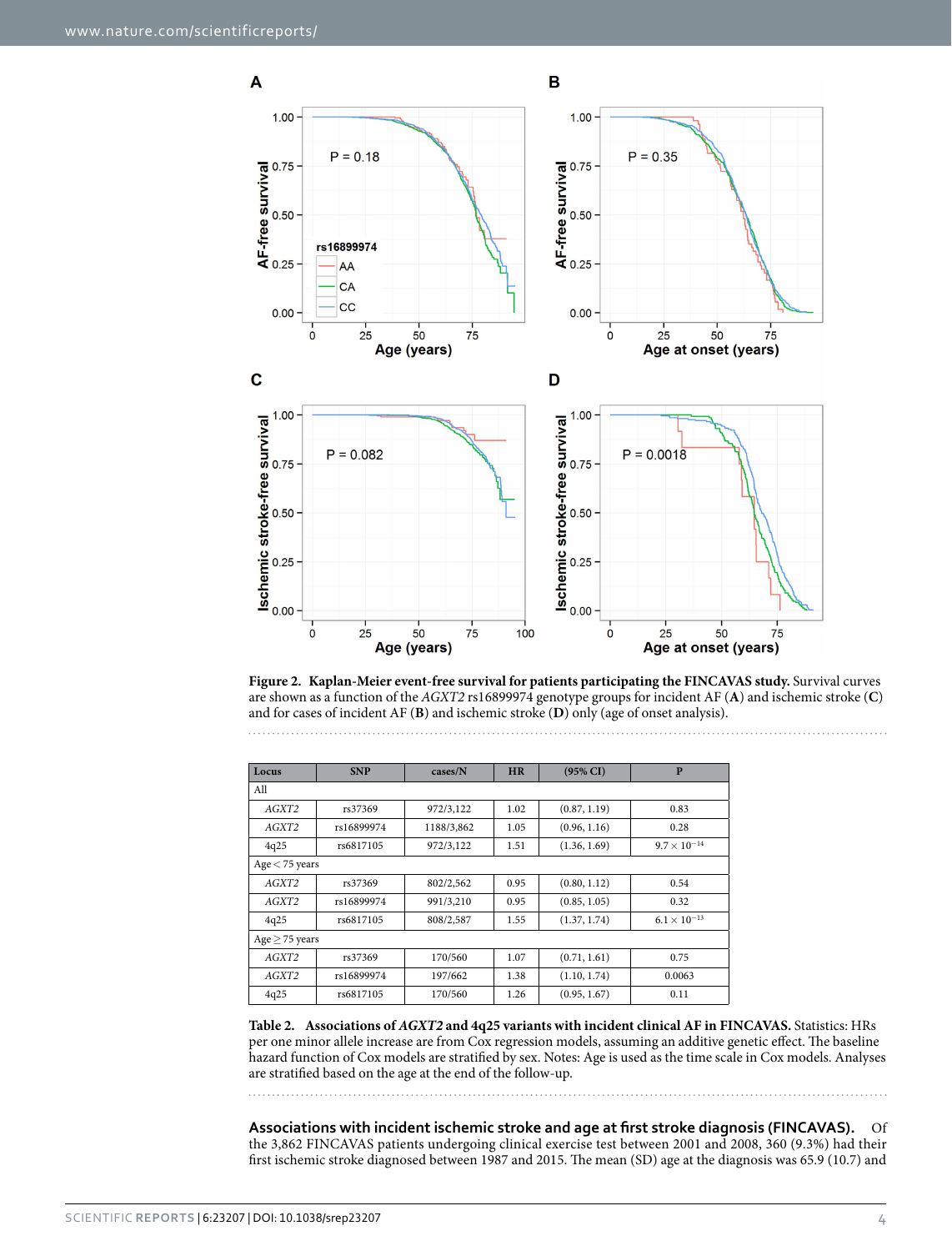<span id="page-4-0"></span>

| Locus                                         | <b>SNP</b> | <b>Effect allele</b> | <b>EAF</b> | cases/N   | <b>HR</b> | $(95\% \text{ CI})$ | P       |  |  |  |
|-----------------------------------------------|------------|----------------------|------------|-----------|-----------|---------------------|---------|--|--|--|
| a) incident first ever ischemic stroke        |            |                      |            |           |           |                     |         |  |  |  |
| AGXT2                                         | rs37369    | T                    | 0.094      | 295/3,122 | 0.97      | (0.73, 1.30)        | 0.86    |  |  |  |
| AGXT2                                         | rs16899974 | $\mathsf{A}$         | 0.240      | 360/3,862 | 1.05      | (0.88, 1.24)        | 0.61    |  |  |  |
| 4q25                                          | rs6817105  | C                    | 0.156      | 295/3,122 | 1.22      | (0.90, 1.40)        | 0.96    |  |  |  |
| b) age at the first ischemic stroke diagnosis |            |                      |            |           |           |                     |         |  |  |  |
| Linear regression                             |            |                      |            |           |           |                     |         |  |  |  |
| Locus                                         | <b>SNP</b> | Effect allele        | EAF        | N         | $\beta$   | $(95\% \text{ CI})$ | P       |  |  |  |
| AGXT2                                         | rs37369    | T                    | 0.086      | 295       | $-2.60$   | $(-5.75, 0.55)$     | 0.11    |  |  |  |
| AGXT2                                         | rs16899974 | $\mathsf{A}$         | 0.232      | 360       | $-3.24$   | $(-5.24, -1.25)$    | 0.0015  |  |  |  |
| 4q25                                          | rs6817105  | C                    | 0.151      | 295       | $-2.60$   | $(-5.14, -0.074)$   | 0.044   |  |  |  |
| Cox model                                     |            |                      |            |           |           |                     |         |  |  |  |
| Locus                                         | <b>SNP</b> | Effect allele        | EAF        | N         | HR        | $(95\% \text{ CI})$ | P       |  |  |  |
| AGXT2                                         | rs37369    | T                    | 0.086      | 295       | 1.34      | (0.99, 1.81)        | 0.062   |  |  |  |
| AGXT2                                         | rs16899974 | $\mathsf{A}$         | 0.232      | 360       | 1.44      | (1.19, 1.75)        | 0.00018 |  |  |  |
| 4q25                                          | rs6817105  | C                    | 0.151      | 295       | 1.18      | (0.93, 1.51)        | 0.18    |  |  |  |

**Table 3. Associations of the** *AGXT2* **and 4q25 variants with (a) incident ischemic stroke and (b) age at ischemic stroke onset in FINCAVAS.** Statistics: HRs and βs (in years) per one minor allele increase are from Cox and linear regression models, respectively, assuming an additive genetic effect. Models are controlled for sex and a history of clinical atrial fibrillation.

68.5 (12.4) years for men and women, respectively. Of the 360 incident ischemic stroke cases, 83 (23%) had a previous AF diagnosis. The ischemic stroke-free survival curves stratified by the rs16899974 genotypes for all patients and ischemic stroke cases only are displayed in [Fig. 2C,D,](#page-3-0) and for the *AGXT2* rs37369 and 4q25 variants in Supplementary Figures 2 and 3. None of the three SNPs showed a statistically significant association with incident ischemic stroke. However, rs16899974 was associated with age at onset of a first ischemic stroke both in the univariate analysis ([Fig. 2D](#page-3-0)) and after controlling for sex and previously diagnosed clinical AF ([Table 3](#page-4-0)). Interestingly, this finding was seen only in patients with cryptogenic ischemic stroke ( $n= 233$ ) with a per minor allele HR of 1.57 (95% CI 1.21-2.04, P = 0.0007) and approximately 3.8 (95% CI 1.5-6.0, P = 0.0009) years earlier age at the diagnosis with each additional copy of the minor allele but not in those with another diagnosis of ischemic stroke ( $n = 127$ , both  $P > 0.05$ ).

#### **Associations with circulating dimethylarginines in patients with sinus rhythm and AF (LURIC).**

As displayed in [Fig. 3A,](#page-5-0) there were statistically significant stepwise increases of ADMA and SDMA levels in patients with paroxysmal AF and chronic AF compared to patients in sinus rhythm. The trend across the AF status groups for ADMA remained highly significant after adjusting for age, sex and estimated glomerular filtration rate (eGFR) (p for linear trend =  $1.9 \times 10^{-9}$ ) whereas the association with SDMA was attenuated, but still significant (p for linear trend= 0.0023). The unadjusted associations of the *AGXT2* variants with ADMA, SDMA and eGFR by AF status are shown in [Fig. 3B.](#page-5-0) As we expected, both SNPs showed strong associations with circulating SDMA levels in patients with sinus rhythm. Neither of the *AGXT2* variants was associated with ADMA or eGFR in any of the AF status groups; however, rs16899974 showed a borderline significant association with ADMA in patients with paroxysmal AF ( $P = 0.057$ ). Moreover, it seems that the effect estimates for SDMA in the paroxysmal AF group are larger than in those with no AF or chronic AF ([Fig. 3B\)](#page-5-0). To test this hypothesis the interaction between the AF status groups and the *AGXT2* genotypes on SDMA levels were tested using a two-way ANOVA model with interaction. Statistically significant interaction was observed for rs16899974 in unadjusted model  $(F = 3.8, P = 0.0044)$ , and when age, sex and eGFR were used as covariates  $(F = 2.6, P = 0.036)$ . No such statistically significant interactions were observed for rs37369 or when using ADMA as a dependent variable.

#### **Discussion**

In the present study, we analysed the presence of associations of two functional missense *AGXT2* variants with AF and its thromboembolic complications in four independent study cohorts. The p.V498L variant (rs16899974) was associated with an increased risk of both paroxysmal and chronic AF in patients referred for coronary angiography but with no structural heart disease. Moreover, the same A allele of rs16899974 was nominally associated with an increased risk of any ischemic stroke in the meta-analysis of WTCCC2 ischemic stroke cohorts. Finally, rs16899974 was associated with an earlier age at the first ischemic stroke diagnosis in patients undergoing exercise stress testing and with incident clinical AF in patients aged  $\geq$  75 years at the time of AF diagnosis in the same cohort.

The two studied *AGXT2* SNPs have not been identified to be associated at a genome-wide significant level with the risk of prevalent or incident AF<sup>[18](#page-8-8)</sup> or ischemic stroke subtypes<sup>19</sup> in previous large scale meta-analyses of genome-wide association studies. This is in accordance with the data from the FINCAVAS study showing lack of association with incident AF and ischemic stroke in the whole study population. Furthermore, no associations were observed with prevalent AF or its subtypes in the Corogene study including coronary angiography patients with acute coronary syndrome. In striking contrast with these findings we found a genome-wide significant association of rs16899974 with any AF in patients without structural heart disease in the LURIC study. This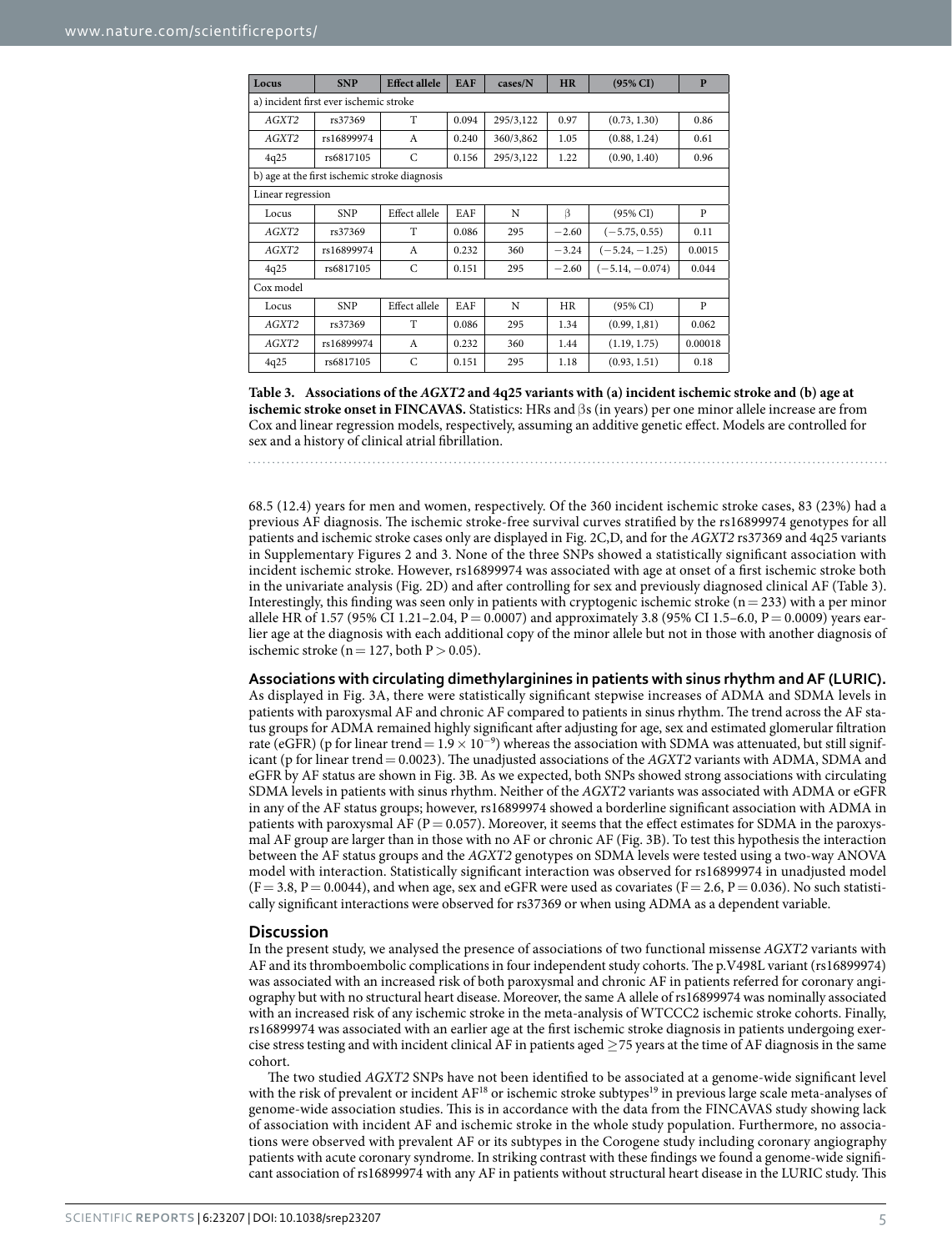

<span id="page-5-0"></span>

association is supported with the observation in FINCAVAS showing that rs16899974 is associated with hospital discharge data based incident clinical AF in patients aged 75 and over at the time of AF diagnosis. Although, there is a separate meta-analysis for lone  $AF^{20}$  $AF^{20}$  $AF^{20}$ , defined as  $AF$  with an onset before 66 years of age in individuals without overt heart disease, no large-scale studies have sought to identify common genetic variants underlying AF risk in the elderly or for paroxysmal and more persistent forms of AF separately.

Interestingly, rs6817105 at 4q25, previously associated with AF in genome-wide association studies, was mainly associated with prevalent chronic AF in both LURIC and Corogene. These associations suggest that the risk allele carriers have a relatively high rate of progression from paroxysmal AF to chronic AF, at least in patients referred for coronary angiography. In contrast, the associations of rs16899974 with both paroxysmal and chronic AF in LURIC, with late onset clinical AF and with earlier age of onset of cryptogenic ischemic stroke suggest a role for AGXT2 in more subclinical forms of AF characterized by a relatively low rate of progression to chronic AF; however, this hypothesis needs to be validated in a prospective setting.

In line with the AF associations in LURIC and FINCAVAS, the AF risk allele of rs16899974 was associated with an earlier onset of cryptogenic ischemic stroke although no association was observed with the ischemic stroke risk in the whole FINCAVAS study population. The association with age at ischemic stroke diagnosis was strengthened after adjusting the analysis for gender and prior AF diagnosis. Moreover, the majority of ischemic stroke cases did not have a prior AF diagnosis and were not having an oral anticoagulation therapy against cardioembolic stroke. The association with the age at ischemic stroke diagnosis could be explained with the observed associations with paroxysmal AF in LURIC and AF in patients aged 75 and over in FINCAVAS. Paroxysmal AF is more likely to be subclinical and asymptomatic than more persistent forms of AF and therefore acute ischemic stroke may be the first clinical manifestation of the underlying subclinical atrial fibrillation. The possible bias due to the underdiagnosed paroxysmal AF cases in FINCAVAS may explain the observation that the association with incident AF is seen only in the elderly with probably more symptoms and more frequent screening for AF than younger patients.

In the LURIC study, circulating ADMA and SDMA levels showed step-wise increases as the AF status was changed from sinus rhythm through paroxysmal and chronic AF independent of age, sex and renal function. In line with these results, a similar step-wise increase in ADMA levels were seen in patients with paroxysmal AF and non-paroxysmal AF compared to patients with no AF in a previous study of coronary angiography patients whereas the association of SDMA with AF was not investigated<sup>[21](#page-8-11)</sup>. More recently, ADMA, but not SDMA, was independently associated with the development of symptomatic AF in patients with acute myocardial infarc-tion<sup>[22](#page-8-12)</sup>. In contrast, SDMA, but not ADMA, was significantly associated with atrial fibrillation in patients with acute ischemic stroke<sup>[2](#page-7-1)</sup>. The lack of association between SDMA and AF in most of the previous studies may reflect the relatively small number of AF cases studied. Moreover, the method of ADMA and SDMA quantification is not standardized complicating comparisons between different studies.

We observed a statistically significant interaction between rs16899974 and AF status groups on circulating SDMA levels independent of age, sex and renal function. Together with the observation that AGXT2 is expressed in the human heart<sup>16</sup> this interaction suggests a possible role for AGXT2 in the local dimethylarginine metabolism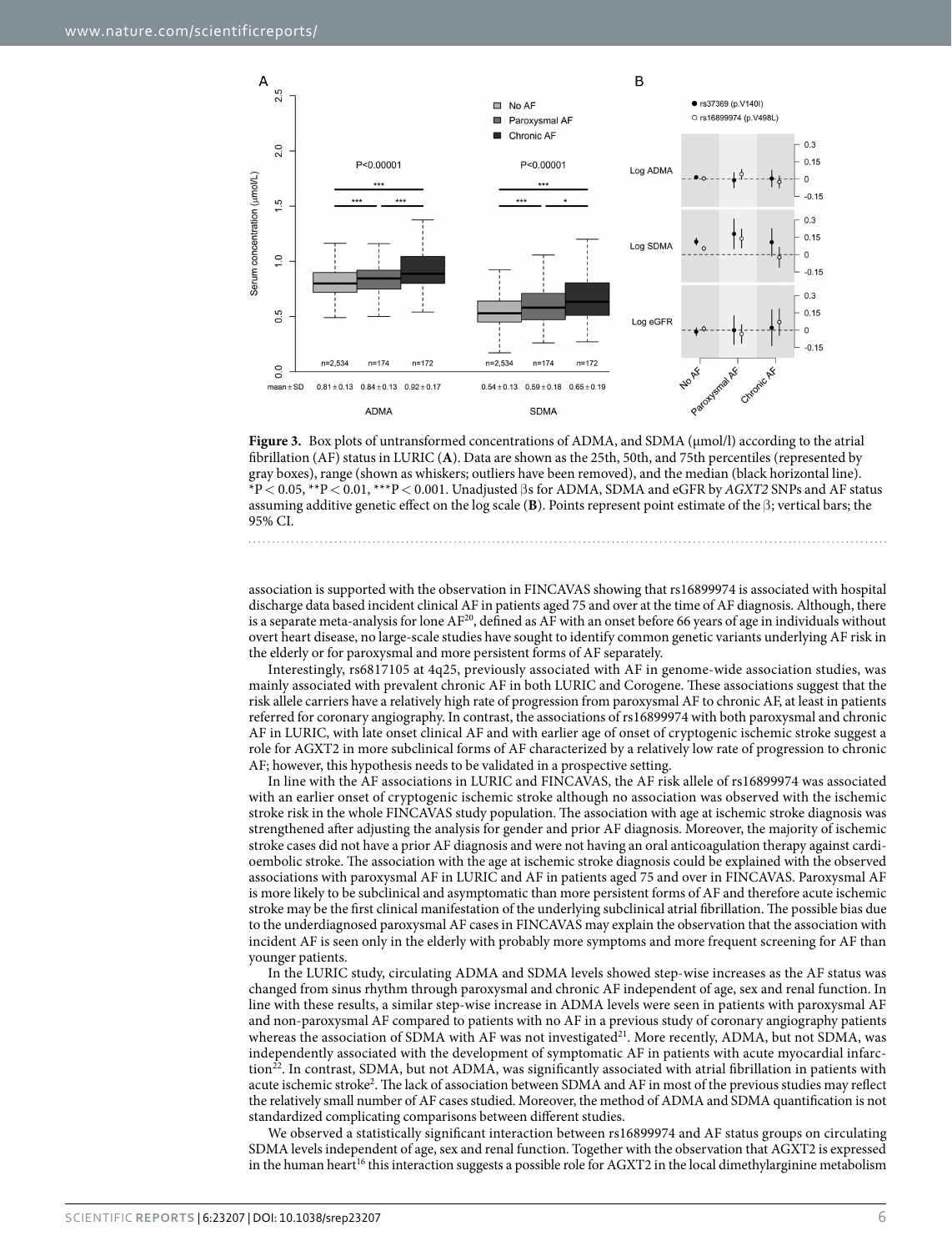in cardiac tissue; however, due to the observational nature of our study, this interesting hypothesis clearly needs further investigation. Furthermore, the lack of association of rs16899974 with the systemic ADMA levels does not exclude the possibility that AGXT2 could contribute to the ADMA metabolism locally in cardiac tissues. This can be explained by the fact that, unlike SDMA, ADMA is primarily metabolised by the DDAH enzymes which may be able to compensate impaired metabolism by AGXT2 both locally and at the systemic level<sup>[23](#page-8-13)</sup>.

To further support the role of dimethylarginines behind the associations with AF, in a recent large population-based study<sup>24</sup>, SDMA was correlated with markers of atrial remodelling such as left atrial size and atrial conductance time although no independent association was seen between SDMA and AF. These associations are in line with the concept that dimethylarginines could promote the electrical and structural atrial remodeling during AF secondary to oxidative stress and NO synthase uncoupling. It is also possible that the genetic variants of AGXT2 within cardiac tissues alter the NO-related signalling pathways that regulate almost all cardiac ionic channels and modulate the susceptibility to both atrial and ventricular arrhythmias<sup>[25](#page-8-15)</sup>. Interestingly, a recent report showed that ADMA was independently associated with left atrial appendage thrombus in patients with non-valvular atrial fibrillation<sup>26</sup>, further supporting the concept that ADMA-induced endocardial dysfunction could contribute to the increased risk of cardioembolic stroke in AF. Finally, because the AGXT2 enzyme have several substrates other than dimethylarginines<sup>[27](#page-8-17)</sup> and the systemic levels of dimethylarginines can merely reflect the systemic and/or local activity of AGXT2, our results support further mechanistic studies on the role of dimethylarginines behind the observed associations.

Whether future genome-wide association studies on age at onset of any ischemic or cryptogenic stroke could identify novel genetic variants associated additionally with paroxysmal or subclinical forms of AF is worth investigating because diagnosing of silent AF is challenging. Moreover, as the risk of AF increases substantially with age, an age-at-onset informed<sup>28</sup> or age stratification-based<sup>[29](#page-8-19)</sup> approaches could detect novel AF loci whose magnitude of genetic effects differ with age. Whether the *AGXT2* variants could predict the presence of a silent or paroxysmal AF in patients with acute cryptogenic ischemic stroke warrants further investigation. Finally, experimental data for the functional role of rs16899974 is currently lacking.

Some degree of misclassification of AF cases is expected, although this would most likely attenuate the true genetic effect rather than create false positive findings. Because atrial fibrillation is often intermittent and asymptomatic, it is not possible to exclude the possibility that some of those how are classified to have no AF have undetected silent AF. However, this limitation is likely to be present in all clinical data sets in which AF is defined based on hospital discharge diagnostic codes rather than prolonged ambulatory ECG monitoring. In contrast, acute ischemic stroke with neurologic deficits is less likely to be left undetected and without a diagnosis. Moreover, the associations with AF and age at ischemic stroke onset cannot be directly generalized to the general population, other patient groups or individuals of other ancestral backgrounds. Finally, rs16899974 may be in linkage disequilibrium with the causal variant(s) underlying the associations with AF and ischemic stroke phenotypes.

#### **Conclusions**

We found strong evidence that the *AGXT2* p.V498L polymorphism is associated with both paroxysmal and chronic forms of AF in coronary angiographic patients without structural heart disease in ultrasound, and earlier age at onset of ischemic stroke in patients undergoing exercise stress testing. Hence, our study suggests that *AGXT2* variations are involved in the genesis of AF and its age-related thromboembolic complications. Future mechanistic studies should investigate whether these associations are mediated through local metabolism of dimethylarginines by AGXT2 in cardiac tissues.

#### **Methods**

**Study populations.** The LURIC study consists of 3,316 Caucasian patients hospitalized for coronary angiography between 1997 and 2000 at a tertiary care center in Southwestern Germany. Clinical indications for angiography were chest pain or a positive non-invasive stress test suggestive of myocardial ischemia. To limit clinical heterogeneity, individuals suffering from acute illnesses other than acute coronary syndrome (ACS), chronic non-cardiac diseases and a history of malignancy within the five past years were excluded.

The Corogene study included 5295 consecutive Finnish patients assigned to coronary angiogram in 4 hospitals servicing 1.5 million people in the Hospital District of Helsinki and Uusimaa. Of the Corogene study, 2500 patients with acute coronary syndrome (ICD-10: I20–I25) were included in a genome-wide association study.

The FINCAVAS study included all consecutive patients referred for a clinically indicated exercise test using a bicycle ergometer at Tampere University Hospital between October 2001 and the end of 2008 and willing to participate. A total of 4,068 participants had a technically successful exercise test. The main indications for the exercise test were suspicion of coronary heart disease (CHD, frequency 46%), evaluation of work capacity (26%), testing vulnerability to arrhythmia during exercise (25%), and adequacy of the CHD treatment (13%); some patients had more than one indication.

Discovery stroke cohorts in WTCCC2 ischemic stroke GWAS included samples from the UK and Germany, with a total of 3,548 cases and 5,972 controls. See further description of the study cohorts and laboratory analyses in Supplementary Methods 1–2 and Supplementary Tables 1, 5 and 6.

This study was conducted according to the Declaration of Helsinki principles and written informed consent was obtained from all participants. The study was performed in accordance with approved guidelines and regulations. The LURIC study was approved by the ethics committee at the Ärztekammer Rheinland-Pfalz. The Corogene study was approved by appropriate Ethics Committees of the Helsinki and Uusimaa Hospital region. The FINCAVAS study was approved by the Ethical Committee of the Hospital District of Pirkanmaa, Finland. For the WTCCC2 ischemic stroke cohorts, the recruitment of patients was approved by the relevant local ethics committees from all the participating centers.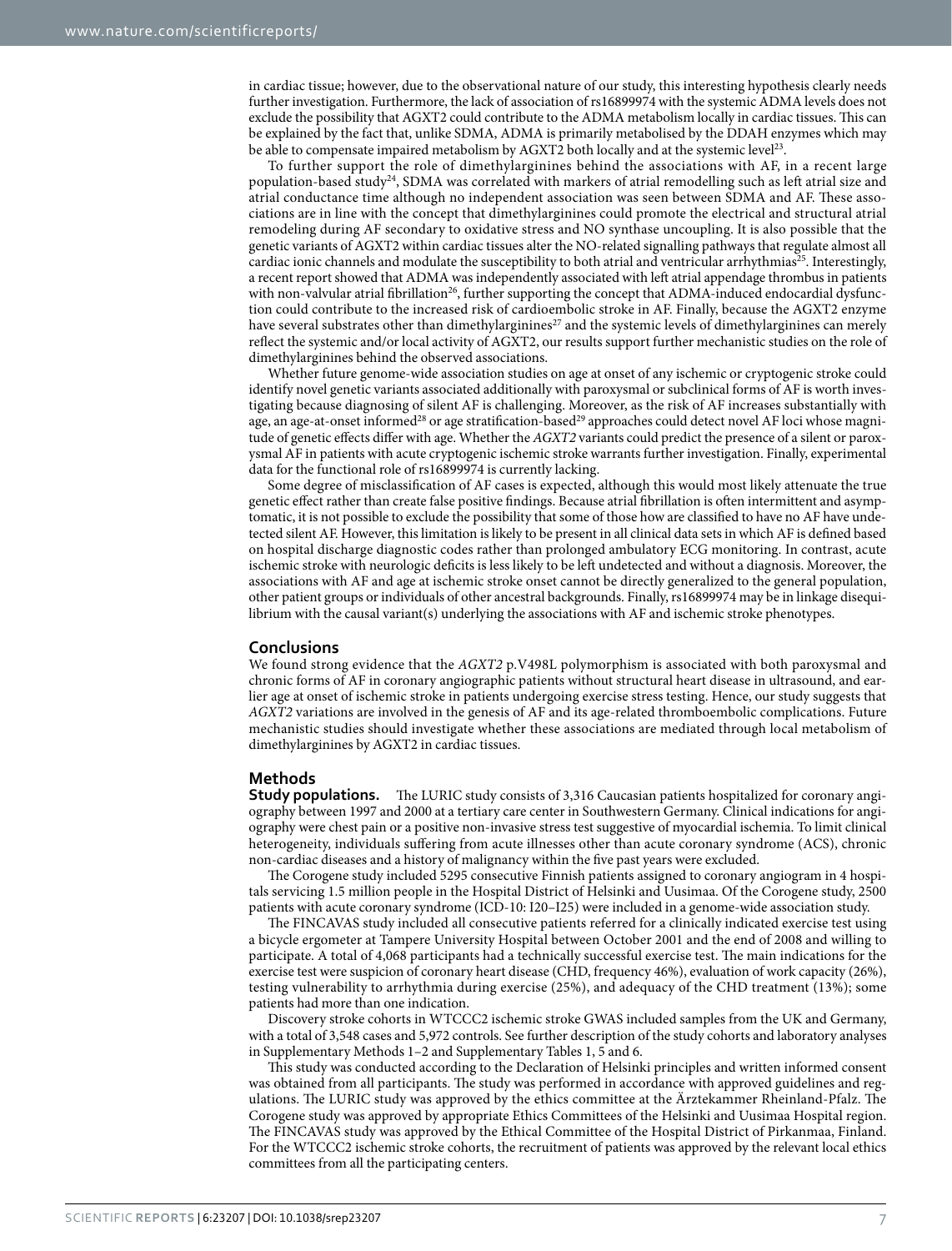**Genotyping and quality control.** In LURIC, genotyping was done by using the Affymetrix Human SNP Array 6.0 at the LURIC Study facility. Genotype imputation was performed using the IMPUTE2 software and the 1000 Genomes March 2012 haplotypes as a reference. Genotyped data was used for rs37369 and imputed data for rs16899974 with an excellent imputation quality (info~0.935).

The Corogene cohort was genotyped with Illumina 660K BeadChip array at the Sanger Institute (Hixton, Cambridge, UK) and imputed using the 1000 Genomes April 2012 reference panel as a reference.

In FINCAVAS, we genotyped rs16899974 successfully for 3,889 participants using Taqman@SNP Genotyping Assay C\_\_25742181\_10 and ABI Prism 7900HT Sequence Detection System (Applied Biosystems, Foster City, CA, USA). No evidence for deviation from the Hardy-Weinberg equilibrium was observed  $(\chi_1^2 = 0.21, p = 0.65)$ . The data for rs37369 and rs6817105 were obtained for 3,195 individuals by genotyping using the Illumina HumanCardio-Metabo BeadChip or HumanCoreExome chip arrays and imputation using the IMPUTE2 software and 1000 Genomes March 2012 haplotypes as a reference.

For the WTCCC2 samples, Illumina BeadChips were used for genome-wide genotyping and genotype imputation was performed using MACH based on HapMap Phase 2 European (CEU) reference data.

**Classification of atrial fibrillation cases.** In LURIC, 2,923 patients had both genotype and atrial fibrillation (AF) status data available. Of the 2,923 participants, 360 had a history of AF at baseline. In addition, 161 individuals were in AF rhythm during the index coronary angiography, of which 21 were not included in the 360 cases diagnosed previously. Therefore, a total of 381 individuals were classified as any AF. Of the 381 AF cases, 348 were further classified as having either paroxysmal AF ( $n= 175$ ) or chronic AF ( $n= 173$ ).

For the Corogene study, potential prevalent AF cases were screened from the baseline database. For these patients, we ascertained the AF status and its subtype from their medical records. Of the 2,208 patients included in this study, 265, 141 and 107 had any AF, paroxysmal AF and chronic AF, respectively.

For the FINCAVAS participants, clinical AF was ascertained from the central university hospital discharge diagnostic codes (ICD-9-CM 427.3, 427.31, or 427.32; or ICD-10 I48) from 1987 to 2015 (1179 incident AF cases), and study population area-wide electrical ECG recordings from 2005 onward (16 additional incident AF cases). In addition, to further ascertain the AF status at the index exercise stress test, we utilized the data from the baseline examination. According to the FINCAVAS baseline database, 13 patients had a history of AF/flutter or developed one during the exercise stress test but did not have any previous discharge diagnosis of AF with the date of diagnosis and were therefore excluded from all analyses. Both the genotype and phenotype data were available for 1,188 incident AF cases and 2,674 censored controls.

**Classification of ischemic stroke cases.** For the WTCCC2 ischemic stroke cohorts, Trial of Org 10172 in Acute Stroke Treatment (TOAST) classification<sup>30</sup> was performed by an in-house neurologist and all stroke cases were classified into mutually exclusive aetiologic subtypes: large-artery atherosclerosis (LAA), small-vessel disease (SVD), cardioembolic stroke (CE), other aetiology, or unknown aetiology.

For the FINCAVAS cohort, age at the first ischemic stroke was ascertained from the central university hospital discharge diagnostic codes (ICD-9 433.x1, 434 (excluding 434.x0), or 436; or ICD-10 I63.0–I63.9). Of the 3,862 individuals with both genotype and phenotype data available, there were 360 incident ischemic stroke cases diagnosed between 1987 and 2015. In the majority of the cases 233 (65%), the etiology (LAA, SVD or CE) was uncertain at the time of the diagnosis and were therefore diagnosed as a cryptogenic ischemic stroke (I63.9).

**Statistical methods for cross-sectional association and interaction analyses.** Statistical analyses were performed under the R statistical environment. The associations of the *AGXT2* and 4q25 variants with AF and its subtypes were tested using multivariable logistic regression analyses assuming an additive genetic model. In addition, we tested the interactions of the studied polymorphisms with established AF risk factors on any AF in LURIC. For the WTCCC2 cohorts, associations of the *AGXT2* variants were tested with unadjusted logistic regression using PLINK<sup>31</sup> under an additive genetic model and results were meta-analyzed with inverse-variance-weighted method implemented in the METAL software<sup>32</sup>.

**Statistical methods for survival and age of onset analyses.** Survival analyses were used to assess associations with incident AF/stroke and differences in age of AF/stroke onset as a function of the studied variants. In addition, for the age of onset analyses, we applied linear regression considering the age of onset as a quantitative trait. Survival curves of time to AF/stroke onset were estimated using the Kaplan–Meier method. We used a Cox regression analysis to examine the effect of the SNPs together with covariates on the survival functions of incident AF and ischemic stroke. We used chronological age as the fundamental time scale in all analyses. All patients were followed to a fixed date (April 2015). Those with no incident AF or ischemic stroke during the observation period were right censored at their last visit at the central hospital or at their last electrical ECG recording in the community, whichever came later. Significance was accepted at P< 0.05 in all analyses.

#### **References**

- <span id="page-7-0"></span>1. Meinitzer, A. *et al.* Symmetrical and Asymmetrical Dimethylarginine as Predictors for Mortality in Patients Referred for Coronary Angiography: The Ludwigshafen Risk and Cardiovascular Health Study. *Clinical Chemistry* **57,** 112–121 (2011).
- <span id="page-7-1"></span>2. Schulze, F. *et al.* Symmetric dimethylarginine predicts all-cause mortality following ischemic stroke. *Atherosclerosis* **208,** 518–523 (2010).
- <span id="page-7-2"></span>3. Xia, W. *et al.* Asymmetric dimethylarginine concentration and early recurrence of atrial fibrillation after electrical cardioversion. *Pacing Clin. Electrophysiol*. **31,** 1036–1040 (2008).
- <span id="page-7-4"></span>4. Liu, H. *et al.* Variance of DDAH/PRMT/ADMA pathway in atrial fibrillation dogs. *Biochem. Biophys. Res. Commun.* **377,** 884–888 (2008).
- <span id="page-7-3"></span>5. Yang, L. *et al.* Asymmetric dimethylarginine concentration and recurrence of atrial tachyarrythmias after catheter ablation in patients with persistent atrial fibrillation. *J. Interv. Card. Electrophysiol.* **32,** 147–154 (2011).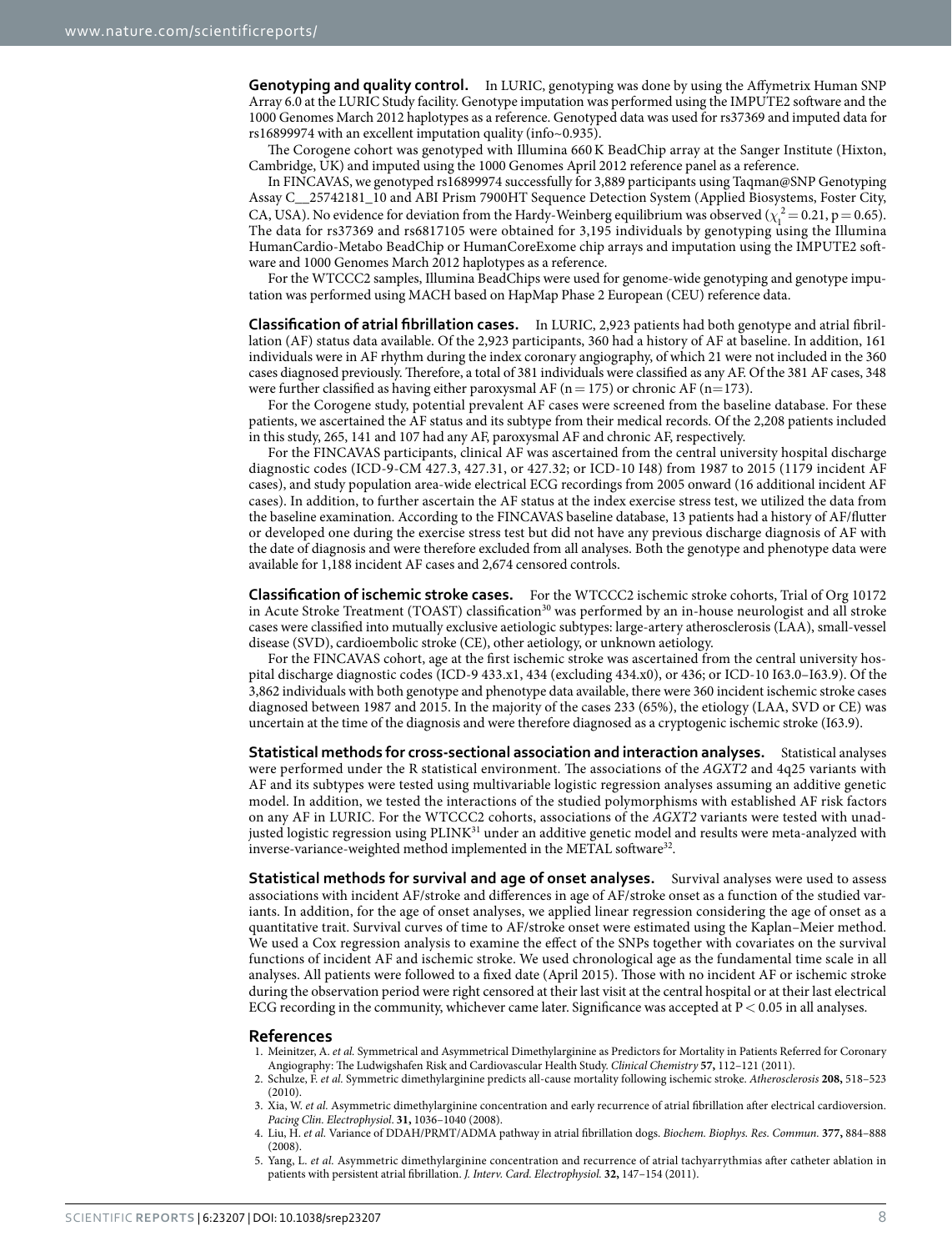- <span id="page-8-2"></span><span id="page-8-1"></span><span id="page-8-0"></span>6. Goette, A. *et al.* The impact of rapid atrial pacing on ADMA and endothelial NOS. *Int. J. Cardiol.* **154,** 141–146 (2012).
- <span id="page-8-3"></span>7. Lim, H. S. *et al.* Effect of atrial fibrillation on atrial thrombogenesis in humans: impact of rate and rhythm. *J. Am. Coll. Cardiol.* **61,** 852–860 (2013).
	- 8. Sydow, K. & Munzel, T. ADMA and oxidative stress. *Atheroscler. Suppl.* **4,** 41–51 (2003).
	- 9. Bode-Böger, S. M. *et al.* Symmetrical Dimethylarginine: A New Combined Parameter for Renal Function and Extent of Coronary Artery Disease. *Journal of the American Society of Nephrology* **17,** 1128–1134 (2006).
	- 10. Feliers, D., Lee, D. Y., Gorin, Y. & Kasinath, B. S. Symmetric dimethylarginine alters endothelial nitric oxide activity in glomerular endothelial cells. *Cell. Signal.* **27,** 1–5 (2015).
	- 11. Cai, H. *et al.* Downregulation of endocardial nitric oxide synthase expression and nitric oxide production in atrial fibrillation: potential mechanisms for atrial thrombosis and stroke. *Circulation* **106,** 2854–2858 (2002).
	- 12. Kim, Y. M. *et al.* A myocardial Nox2 containing NAD(P)H oxidase contributes to oxidative stress in human atrial fibrillation. *Circ. Res.* **97,** 629–636 (2005).
	- 13. Reilly, S. N. *et al.* Atrial sources of reactive oxygen species vary with the duration and substrate of atrial fibrillation: implications for the antiarrhythmic effect of statins. *Circulation* **124,** 1107–1117 (2011).
	- 14. Caplin, B. *et al.* Alanine-glyoxylate aminotransferase-2 metabolizes endogenous methylarginines, regulates NO, and controls blood pressure. *Arterioscler. Thromb. Vasc. Biol.* **32,** 2892–2900 (2012).
	- 15. Seppälä, I. *et al.* Genome-wide association study on dimethylarginines reveals novel AGXT2 variants associated with heart rate variability but not with overall mortality. *European Heart Journal* **35,** 524–531 (2014).
	- 16. Lüneburg, N. *et al.* Genome-Wide Association Study of l-Arginine and Dimethylarginines Reveals Novel Metabolic Pathway for Symmetric Dimethylarginine. *Circulation: Cardiovascular Genetics* **7,** 864–872 (2014).
	- 17. Kittel, A. *et al.* Alanine-glyoxylate aminotransferase 2 (AGXT2) polymorphisms have considerable impact on methylarginine and beta-aminoisobutyrate metabolism in healthy volunteers. *PLoS One* **9,** e88544 (2014).
	- 18. Ellinor, P. T. *et al.* Meta-analysis identifies six new susceptibility loci for atrial fibrillation. *Nat. Genet.* **44,** 670–675 (2012).
	- 19. Traylor, M. *et al.* Genetic risk factors for ischaemic stroke and its subtypes (the METASTROKE collaboration): a meta-analysis of genome-wide association studies. *Lancet Neurol.* **11,** 951–962 (2012).
- <span id="page-8-10"></span><span id="page-8-9"></span><span id="page-8-8"></span><span id="page-8-7"></span><span id="page-8-6"></span><span id="page-8-5"></span><span id="page-8-4"></span>20. Ellinor, P. T. *et al.* Common variants in KCNN3 are associated with lone atrial fibrillation. *Nat. Genet*. **42,** 240–244 (2010).
- <span id="page-8-11"></span>21. Chao, T. F. *et al.* Plasma asymmetric dimethylarginine and adverse events in patients with atrial fibrillation referred for coronary angiogram. *PLoS One* **8,** e71675 (2013).
- <span id="page-8-12"></span>22. Stamboul, K. *et al.* Atrial Fibrillation Is Associated with a Marker of Endothelial Function and Oxidative Stress in Patients with Acute Myocardial Infarction. *PLoS One* **10,** e0131439 (2015).
- <span id="page-8-13"></span>23. Rodionov, R. N. *et al.* Role of alanine:glyoxylate aminotransferase 2 in metabolism of asymmetric dimethylarginine in the settings of asymmetric dimethylarginine overload and bilateral nephrectomy. *Nephrol. Dial. Transplant.* **29,** 2035–2042 (2014).
- <span id="page-8-14"></span>24. Ramuschkat, M. *et al.* ADMA, subclinical changes and atrial fibrillation in the general population. *Int. J. Cardiol.* **203,** 640–646 (2016).
- <span id="page-8-15"></span>25. Tamargo, J., Caballero, R., Gomez, R. & Delpon, E. Cardiac electrophysiological effects of nitric oxide. *Cardiovasc. Res.* **87,** 593–600 (2010).
- <span id="page-8-16"></span>26. Xia, W. *et al.* Asymmetric dimethylarginine predicts left atrial appendage thrombus in patients with non-valvular atrial fibrillation. *Thromb. Res.* **136,** 1156–1159 (2015).
- <span id="page-8-17"></span>27. Rodionov, R. N., Jarzebska, N., Weiss, N. & Lentz, S. R. AGXT2: a promiscuous aminotransferase. *Trends Pharmacol. Sci.* **35,** 575–582 (2014).
- <span id="page-8-18"></span>28. Traylor, M. *et al.* A novel MMP12 locus is associated with large artery atherosclerotic stroke using a genome-wide age-at-onset informed approach. *PLoS Genet.* **10,** e1004469 (2014).
- <span id="page-8-19"></span>29. Simino, J. *et al.* Gene-age interactions in blood pressure regulation: a large-scale investigation with the CHARGE, Global BPgen, and ICBP Consortia. *Am. J. Hum. Genet.* **95,** 24–38 (2014).
- <span id="page-8-20"></span>30. Adams, H. P.,Jr *et al.* Classification of subtype of acute ischemic stroke. Definitions for use in a multicenter clinical trial. TOAST. Trial of Org 10172 in Acute Stroke Treatment. *Stroke* **24,** 35–41 (1993).
- <span id="page-8-21"></span>31. Purcell, S. *et al.* PLINK: a tool set for whole-genome association and population-based linkage analyses. *Am. J. Hum. Genet.* **81,** 559–575 (2007).
- <span id="page-8-22"></span>32. Willer, C. J., Li, Y. & Abecasis, G. R. METAL: fast and efficient meta-analysis of genomewide association scans. *Bioinformatics* **26,** 2190–2191 (2010).

#### **Acknowledgements**

We thank the LURIC team involved in patient recruitment, sample and data handling, and the laboratory staffs at the Ludwigshafen General Hospital, the Universities of Freiburg, Ulm, and Graz. We also thank the Wellcome Trust Case Control Consortium 2. LURIC has received funding from the 6th Framework Program (integrated project Bloodomics, grant LSHM-CT-2004–503485) and 7th of Framework Program (integrated project AtheroRemo, grant agreement number 201668 and RiskyCAD, grant agreement number 305739) of the European Union and by the INTERREG IV Oberrhein Program (Project A28, Genetic mechanisms of cardiovascular diseases) with support from the European Regional Development Fund (ERDF) and the Wissenschaftsoffensive TMO. FINCAVAS has been financially supported by the Academy of Finland: Grant 286284, Social Insurance Institution of Finland, Kuopio, Tampere and Turku University Hospital Medical Funds, Finnish Foundation of Cardiovascular Research, Tampere Tuberculosis Foundation and Emil Aaltonen Foundation, and Yrjö Jahnsson Foundation. I.S is supported by Laboratoriolääketieteen edistämissäätiö and the Finnish Medical Foundation. The funding for the WTCCC2 stroke study was provided by the Wellcome Trust, as part of the Wellcome Trust Case Control Consortium 2 project (085475/B/08/Z and 085475/Z/08/Z and WT084724MA).

### **Author Contributions**

I.S. wrote the main manuscript text. I.S., S.B. and E.V. analysed the data. M.E.K., S.B., L.-P.L., N.O., J.A.H., K.-M.M., G.E.D., T.K. and H.S. provided expertise for data analysis and interpretation, commented the paper. P.M.R., C.S., M.D., J.S., R.L., M.K., H.S.M., W.M. and T.L. contributed to data collection. N.M. performed the genotyping in FINCAVAS. All authors contributed to and have approved the final manuscript.

### **Additional Information**

**Supplementary information** accompanies this paper at <http://www.nature.com/srep>

**Competing financial interests:** The authors declare no competing financial interests.